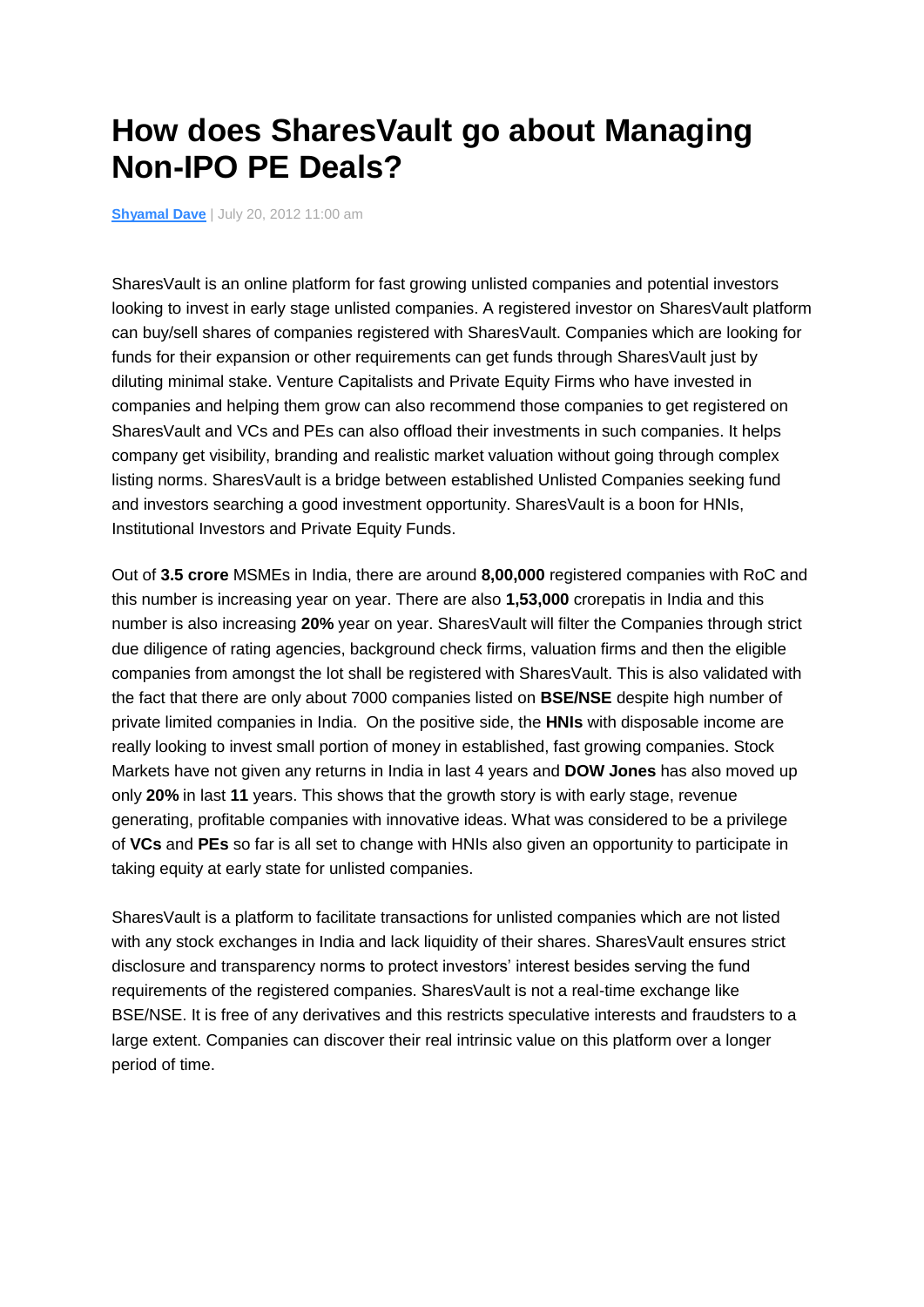

"*We are targeting Unlisted Companies with 3 years of growing profits, sales, good clean management and those who have positive ratings from independent rating agencies and clean owners background. Individual/Institutional investors with surplus investible funds are considered as accredited investors in our platform*," says **Roshan Shah**, one of the 5 co-founders of SharesVault. The other four are **Bhavik Shah**, **Rushik Shah**, **Keyur Shah. Bhaumik Vasavada** is the CEO.

SharesVault has a first mover's advantage. An online platform for SMEs/Unlisted Companies at such a mass scale is not available in India at present. SharesVault is a transact-and-hold platform. The holding period is one week. Also the share-price information is not visible to nonaccredited investors. Shares can be held in DEMAT form or in Physical form (via ESCROW services). They facilitate buying and selling of the registered companies on their website after complying with legal formalities. **They have ensured freedom from any regulatory issues because of this approach.** 

After a soft launch in year 1, they are gradually looking to accelerate customer acquisition and product promotion activities via higher marketing budgets allocated to print, tv and online media. Founding partners' connectivity with investors and companies is an added advantage. Three of the five founding partners who have put in their own money thus far in product development have run their own IT firms for at least last 7 years and have very solid technical background and a team to support and scale this venture. In long run, they are planning to scale the model to other developing countries by tying up with strategic partners operating in that space.

"Legality of our product is the biggest challenge that we have faced so far. Filing RTI, appeals on *RTI reply, calls to many government departments/ministries have been undertaken to clear the doubts. This took a lot of time and meetings and tweaking the business plan to ensure that we are in compliance with the law*," says Roshan.